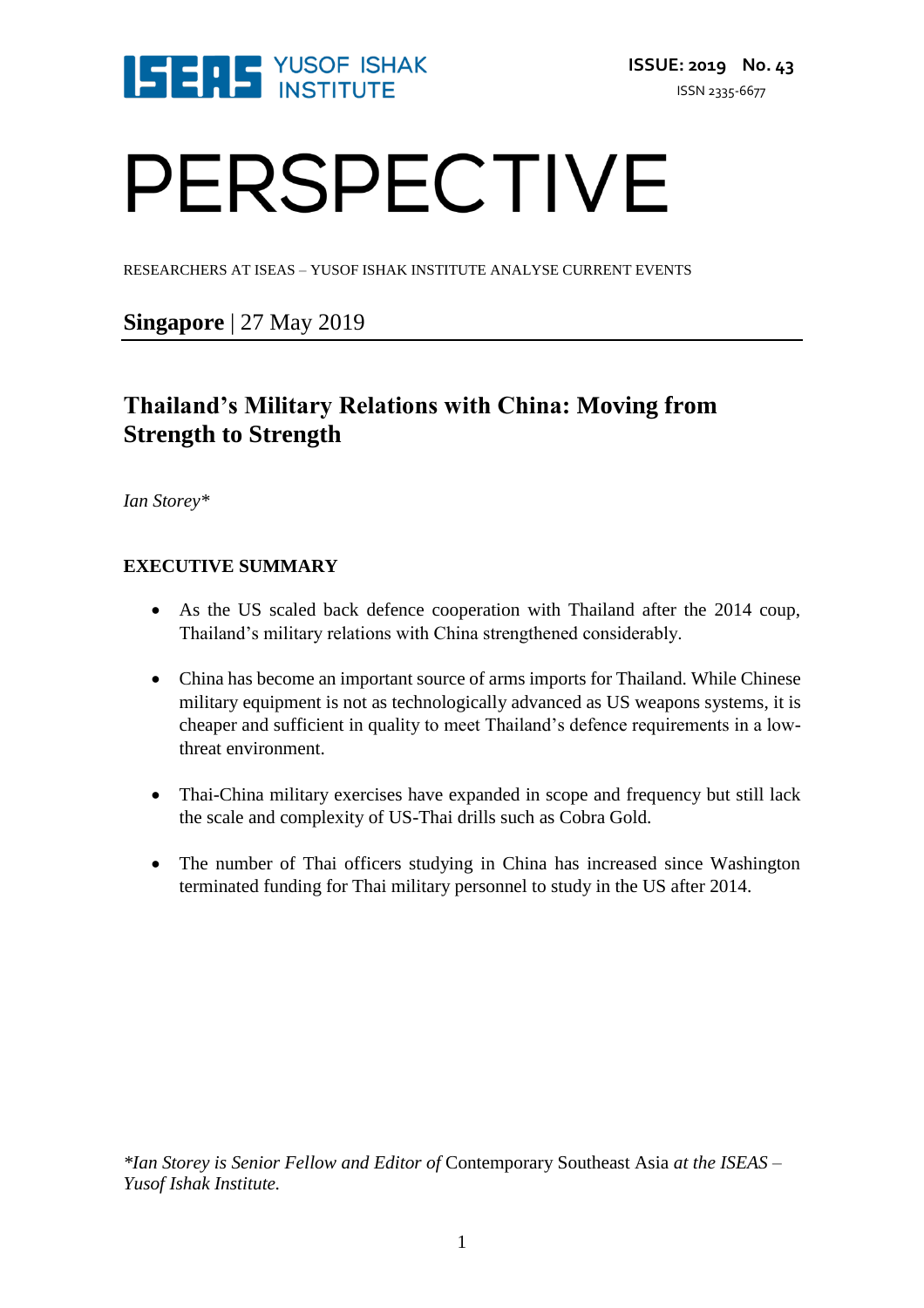

# **INTRODUCTION**

Since the mid-1980s, among all the countries in Southeast Asia, Thailand has developed the closest defence relationship with China. Over the past three decades, the intensity of that relationship has fluctuated: from very strong in the 1980s—when the two countries forged a de facto strategic alliance to contain Vietnamese expansionism in mainland Southeast Asia—to tepid in the 1990s, and moderately strong from the early 2000s under Prime Minister Thaksin Shinawatra and after the 2006 military coup which deposed him.<sup>1</sup>

Since the 2014 military coup, Thai-China military ties have moved from strength to strength. Four reasons account for this. First, and most importantly, was America's negative response to the coup. The US cut US\$3.5 million in Foreign Military Financing (for the acquisition of US defence equipment, services and training), terminated US\$1.3 million in annual funding for Thailand under the International Military Education and Training (IMET) programme (which sponsors Thai military officers to attend US military educational institutions) and cancelled or downsized US-Thai combined military exercises.<sup>2</sup> As the US reduced its defence engagement activities with Thailand, the junta pro-actively approached China to deepen existing military cooperation. Sensing an opportunity to increase its influence in the Kingdom, and undermine the US-Thai alliance, China responded positively to the junta's overtures. The second reason has been the upsurge in China's global military defence diplomacy activities since President Xi Jinping took office in 2012.<sup>3</sup> A third factor is China's elevated role in Thailand's foreign relations—China is now the country's largest trade partner and second-largest source of foreign direct investment—and the absence of territorial or maritime boundary disputes between the two countries. A fourth reason has been the increase in Thailand's defence budget since 2014 which has made more money available for military hardware.<sup>4</sup>

Several developments highlight the extent to which Thai-China defence ties have strengthened since 2014. First, China has become an important source of arms imports for Thailand. China has agreed to supply Thailand with three diesel-electric submarines for US\$1.03 billion (the biggest defence deal in the Kingdom's history) and 48 main battle tanks. China's state-owned defence companies have been able to undercut their international competitors on price and offer the Royal Thai Armed Forces (RTARF) equipment that is more than adequate to meet the country's defence needs in a low-threat security environment. In addition, the two countries have agreed to establish in Thailand a joint maintenance facility to service Chinese-made military vehicles and a joint armaments production facility. Second, the scope and frequency of Thai-China military exercises has increased, and the RTARF now exercises with the Chinese army, navy and air force on an annual basis. Third, following the termination of IMET funding, more RTARF officers and cadets are attending courses at PLA-affiliated military educational institutions. Fourth, China has upgraded its defence attaché to Thailand from a one-star to a two-star general its highest-ranked military attaché in Southeast Asia.<sup>5</sup>

Despite long-standing problems in US-Thai relations, Thailand remains committed to its alliance with America so as to keep its relations with America and China in balance.<sup>6</sup> And although the US downsized its defence engagement activities with Thailand between 2014 and 2017, US-Thai military relations are still much more substantive than those between Thailand and China. Furthermore, since President Donald Trump took office in January 2017, US-Thai relations have been almost fully normalized and look set to improve further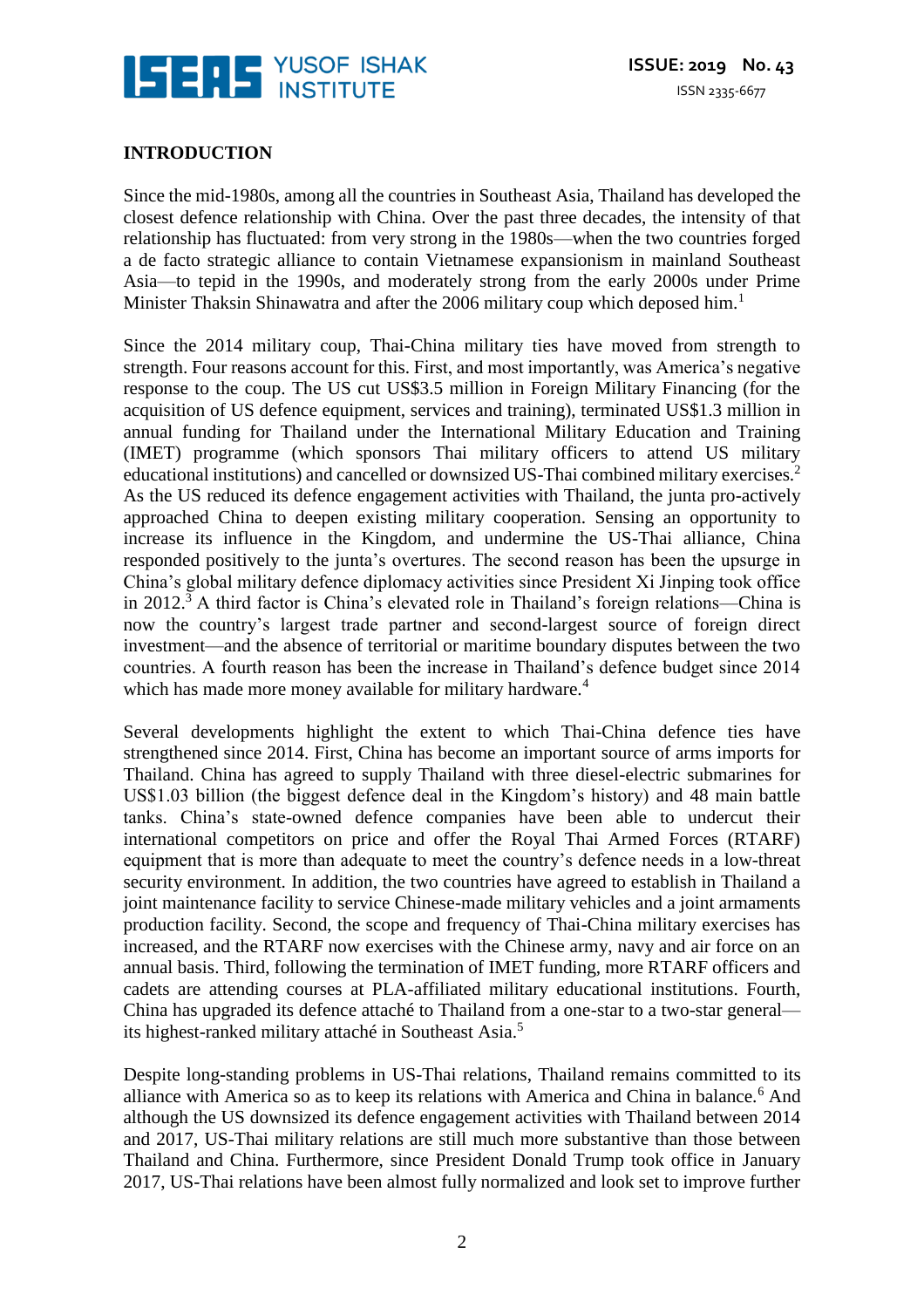

following Thailand's elections on 24 March 2019, including the restoration of IMET funding. In 2017, the US arms sales ban on Thailand was lifted and the RTARF has since ordered four Blackhawk helicopters and 60 Stryker armoured vehicles from the US.<sup>7</sup> Prime Minister General (retired) Prayuth Chan-ocha's meeting with President Trump at the White House in October 2017 was widely perceived in Thailand as a major positive turning point in the post-coup relationship.

Nevertheless, despite these improvements, bilateral relations have not "snapped back" to where they were before the 2014—or even the 2006—coup. While the US has pledged to re-energize its alliance with Thailand, Bangkok is uneasy with the Trump administration's identification of China as a strategic competitor and the implications of increased US-China rivalry for Southeast Asia.<sup>8</sup> Despite the lifting of the arms sales ban, Thailand views US weapons systems as too expensive and at risk of future US arms embargoes should political relations deteriorate again. Meanwhile, China has made significant gains in its defence relations with Thailand since 2014, and cooperation is set to continue on an upward trajectory under the new pro-military government which is likely to be formed following the March elections.

This article examines how Thailand's defence ties with China have improved in three areas since 2014: defence acquisitions; combined military exercises; and military educational exchanges.<sup>9</sup>

# **CHINESE DEFENCE SALES TO THAILAND**

Thailand's defence acquisitions from China can be divided into four phases. Phase one was in the 1980s when China transferred tanks, armoured personnel carriers and rocket launchers to Thailand at "friendship prices" (at or below cost) to bolster the Royal Thai Army (RTA) in its confrontation with Vietnam which had occupied neighbouring Cambodia. Phase two was in the 1990s when Thailand took delivery of six Chinese-made frigates which were subsequently outfitted with Western communications and weapons systems. In the 2000s, during phase three, Bangkok ordered two Thai-designed offshore patrol boats from China and multiple rocket launch systems (see Table 1).

| Cliffiese Defence Safes to Thanand (1987-2017) |                          |                                                      |                                |                     |                         |
|------------------------------------------------|--------------------------|------------------------------------------------------|--------------------------------|---------------------|-------------------------|
| <b>Year Ordered</b>                            | Year<br><b>Delivered</b> | <b>Weapon System</b>                                 | <b>RTARF</b><br><b>Service</b> | <b>No. of Units</b> | Cost                    |
| 1987                                           | 1988-89                  | T-69 main battle<br>tank                             | Army                           | 53                  | "Friendship"<br>prices" |
| 1987                                           | 1987-88                  | Type-85<br>armoured<br>personnel carrier             | Army                           | 410                 | "Friendship<br>prices"  |
| 1987                                           | 1988-89                  | $T-81/83/85$<br>multiple rocket<br>launcher          | Army                           | 60                  | "Friendship<br>prices"  |
| 1988                                           | 1988                     | HN-5A portable<br>surface-to-air<br>missile launcher | Army                           | 650                 | "Friendship"<br>prices" |
| 1988                                           | 1991-95                  | Jianghu-class<br>and Naresuan-<br>class frigates     | Navy                           | 6                   | US\$272 million         |

Table 1 **Chinese Defence Sales to Thailand (1987-2017)**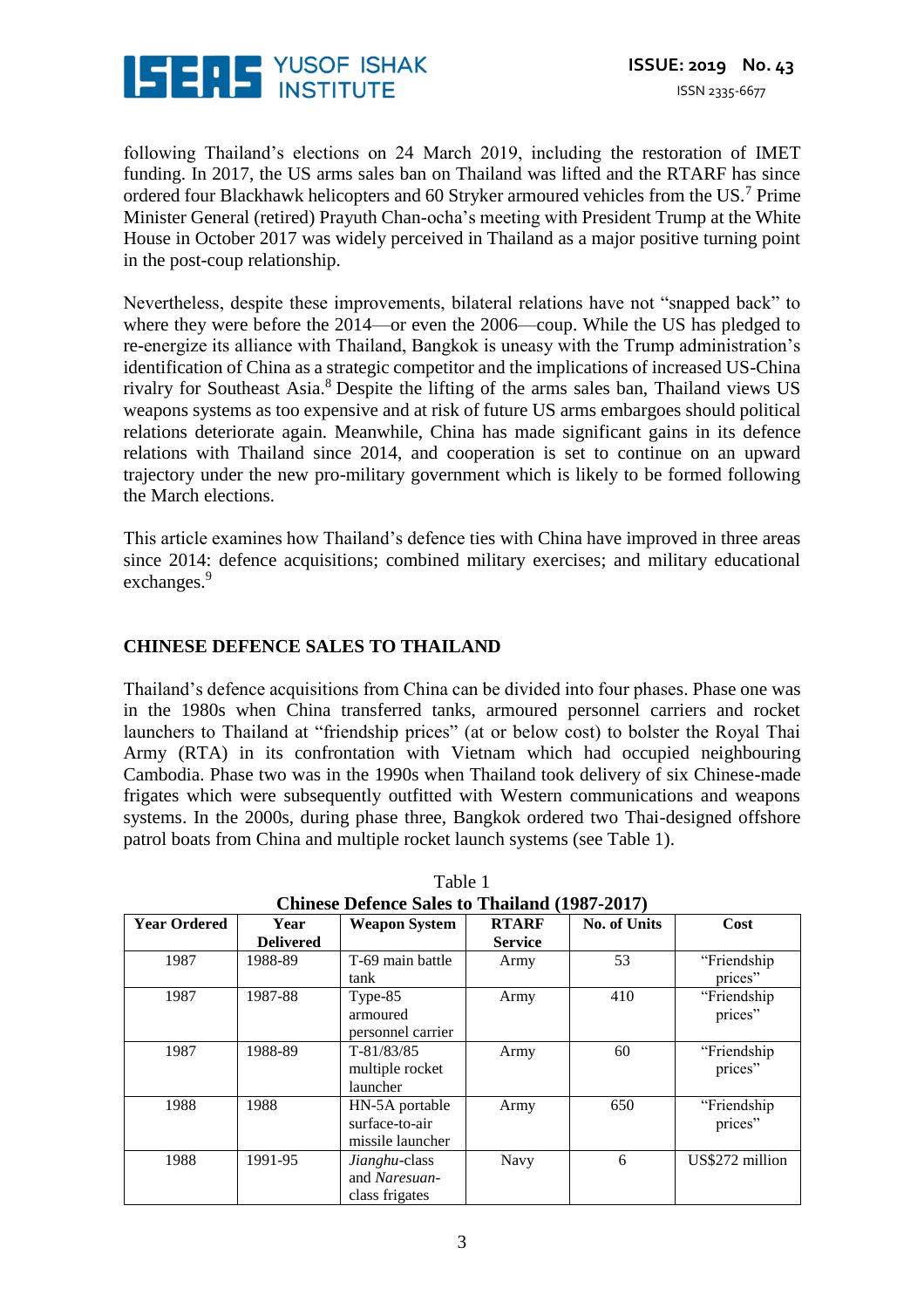

ISSN 2335-6677

| 1988    | 1991                | C-801 anti-ship<br>missile                                   | Navy         | 50             | US\$40 million        |
|---------|---------------------|--------------------------------------------------------------|--------------|----------------|-----------------------|
| 2001    | 2001                | Rocket-propelled<br>grenade launcher                         | Army         | N/A            | N/A                   |
| 2002    | 2005-06             | Pattani-class off-<br>shore patrol<br>vessel                 | Navy         | $\overline{2}$ | US\$66-99<br>million  |
| 2007    | 2009-14             | C-802 anti-ship<br>missile                                   | Navy         |                | US\$49 million        |
| 2008    | 2008                | 13<br>QW-18 man<br>Army<br>portable air<br>defence system    |              |                | N/A                   |
| 2008    | 2011-18             | WS-1B self-<br>propelled<br>multiple rocket<br>launch system | 15<br>Army   |                | N/A                   |
| 2015    | 2016                | BL904A artillery<br>locating radar                           | Army         | $\overline{2}$ | N/A                   |
| 2016    | 2016                | KS-1C medium-<br>range surface-to-<br>air missile<br>battery | Air Force    | $\mathbf{1}$   | $\rm N/A$             |
| 2016-17 | 2017                | VT-4 main battle<br>tanks                                    | Army         | 48             | US\$280 million       |
| 2017    | [scheduled<br>2023] | S-26T diesel<br>electric<br>submarine                        | Navy         | 3              | US\$1.03 billion      |
| 2017    | 2018                | $ZBL-09$<br>armoured<br>personnel carrier                    | Army         | 34             | US\$58 million        |
| Source: | Various<br>media    | 1987-2019;<br>reports                                        | <b>SIPRI</b> | Arms           | Transfer<br>Database, |

<https://www.sipri.org/databases/armstransfers>

The 2014 coup marked the beginning of the fourth phase when the US arms embargo forced Thailand to look for alternatives. But the arms ban was not the only reason Thailand turned to China and other countries. While the RTARF regards US equipment as the best that is available on the market, it is also quite expensive. In addition, spare parts and munitions could be curtailed in the event of future US sanctions (since another military coup in Thailand cannot be ruled out). China's state-owned arms industries, on the other hand, can offer subsidized weapons systems that are much cheaper than their US equivalents. The Thai government also perceives Chinese arms as having "no strings attached" i.e. sales are not tied to political developments in Thailand. Moreover, apart from the 15-year-old insurgency in the country's southern provinces, Thailand enjoys a relatively low-threat security environment that does not require the acquisition of high-end equipment. In short, in terms of price, quality and fit, Chinese military equipment represents a good buy for Thailand.

#### *S-26T Submarines: Buy Two, Get One Free*

Thailand's 2015 decision to acquire three diesel-electric submarines from China for US\$1.03 billion was the most expensive and significant defence procurement decision in the country's history. Although Thailand is not the only Asian country to order Chinese submarines, $^{10}$  it was the first Southeast Asian country to do so.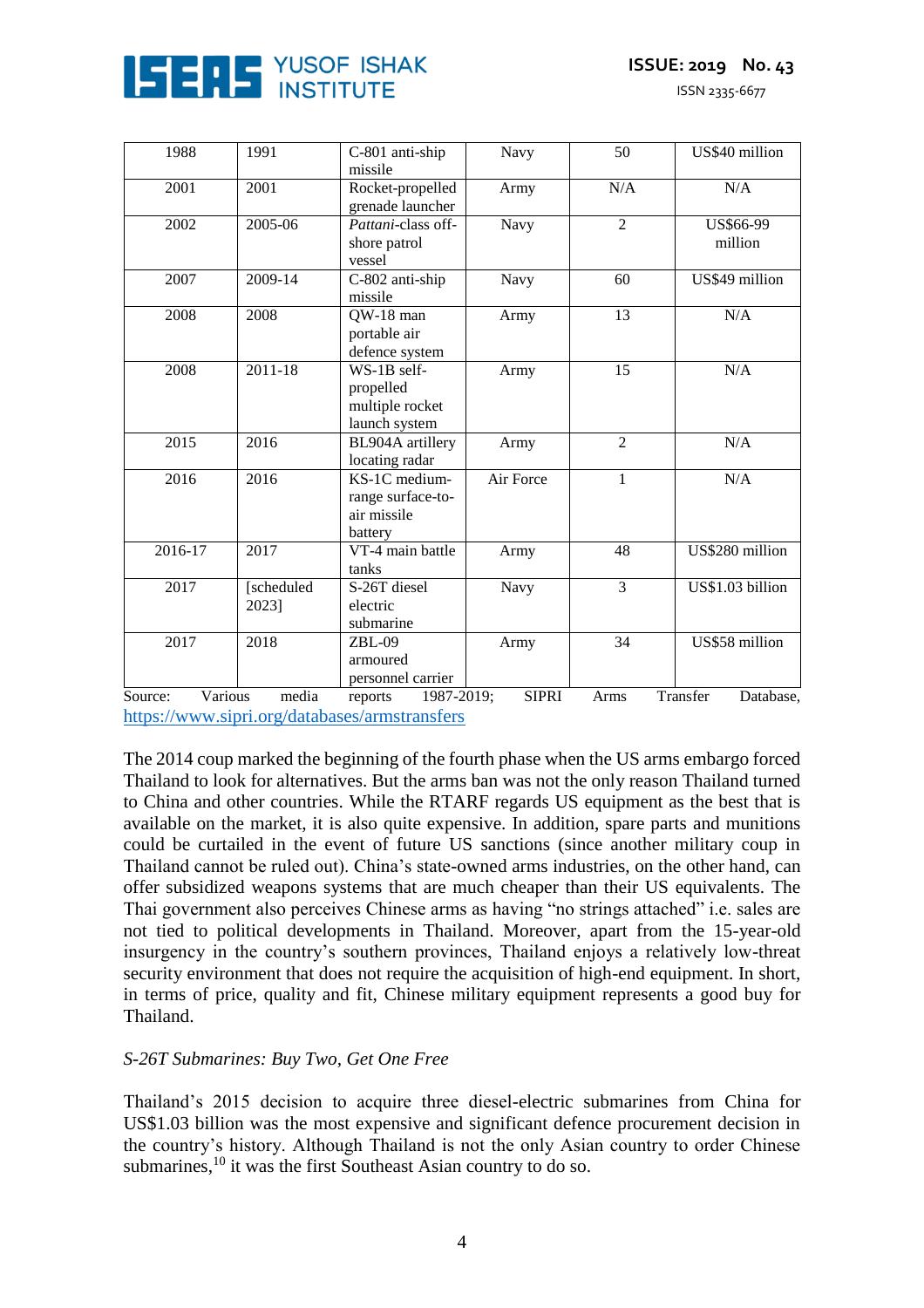

The Royal Thai Navy's (RTN) quest to acquire a fleet of submarines dates back to the early 1990s. Although the Navy has long argued that it needs submarines to defend the country's sovereignty and maritime resources, the primary rationale is to match the subsurface capabilities of Thailand's neighbours. <sup>11</sup> In 2017, Deputy Prime Minister and Defence Minister General (retired) Prawit Wongsuwan admitted as much when he stated that "The Thai Navy requires submarines to maintain a military balance in the region because neighbouring countries already have them. It will help protect our sovereignty, as well as our abundant marine resources, notably in the Andaman Sea."<sup>12</sup>

In 2008, China had offered to sell the RTN two refurbished *Song*-class submarines, but the offer was rejected on the grounds that they were not as advanced as the submarines being acquired by Thailand's neighbours. Thailand looked at other options, including Russia, Germany and South Korea, but rejected them all as too expensive. The US was not an option as it does not manufacture diesel-electric submarines.

After the 2014 coup, Thailand's submarine acquisition plans were stepped up. In 2015, the junta invited foreign companies to bid for the supply of two submarines within a budget of US\$1.03 billion. China offered a package deal that no other country could match: three brand-new S-26T submarines (the export variant of the 039A *Yuan*-class with an airindependent propulsion system which allows the vessels to stay submerged for extended periods) for the price of two, including combat systems, crew training and a ten-year repayment period. However, the deal came under domestic criticism for its lack of transparency, excessive cost and strategic rationale, forcing the RTA to justify the decision.<sup>13</sup> It was not until May 2017 that the RTN made a down payment of US\$410 million to the state-run China Shipbuilding Industry Corporation.<sup>14</sup> In September 2018, the keel for the first submarine was laid down at the Wuchang Shipyard in Wuhan, with delivery expected in 2023.<sup>15</sup> The payment, construction and delivery schedule for the other two submarines has not yet been announced. Indeed some observers have questioned whether the acquisition of the second and third submarines will actually go ahead as a future, less pro-military, government might cancel the order.

In addition to the criticisms mentioned above, other issues have been raised over Thailand's decision to buy Chinese submarines. First, given the complexity and high costs of operating submarines, it is possible that they will become under-utilized prestige systems, much like Thailand's helicopter carrier HTMS *Chakri Naruebet*, which was delivered in 1997 but has rarely left port since, save for the occasional military exercise and disaster relief operation. Second, integrating the RTN's surface ships and aircraft with the submarines may be problematic as the former are equipped with Western-supplied command and control systems. To get around this problem, Sweden has been awarded a contract to better integrate the communication systems between the RTARF's air and naval platforms, and it has been reported that the second and third submarines could be outfitted with Western equipment.<sup>16</sup> Third, the RTN plans to homeport two submarines at Sattahip Naval Base on the east coast and the third near Phuket on the west coast. If China wins the contract to build the submarine base at Sattahip, this could create problems with Washington as US Navy ships are frequent visitors to the port and the proximity to Chinese personnel raises security concerns.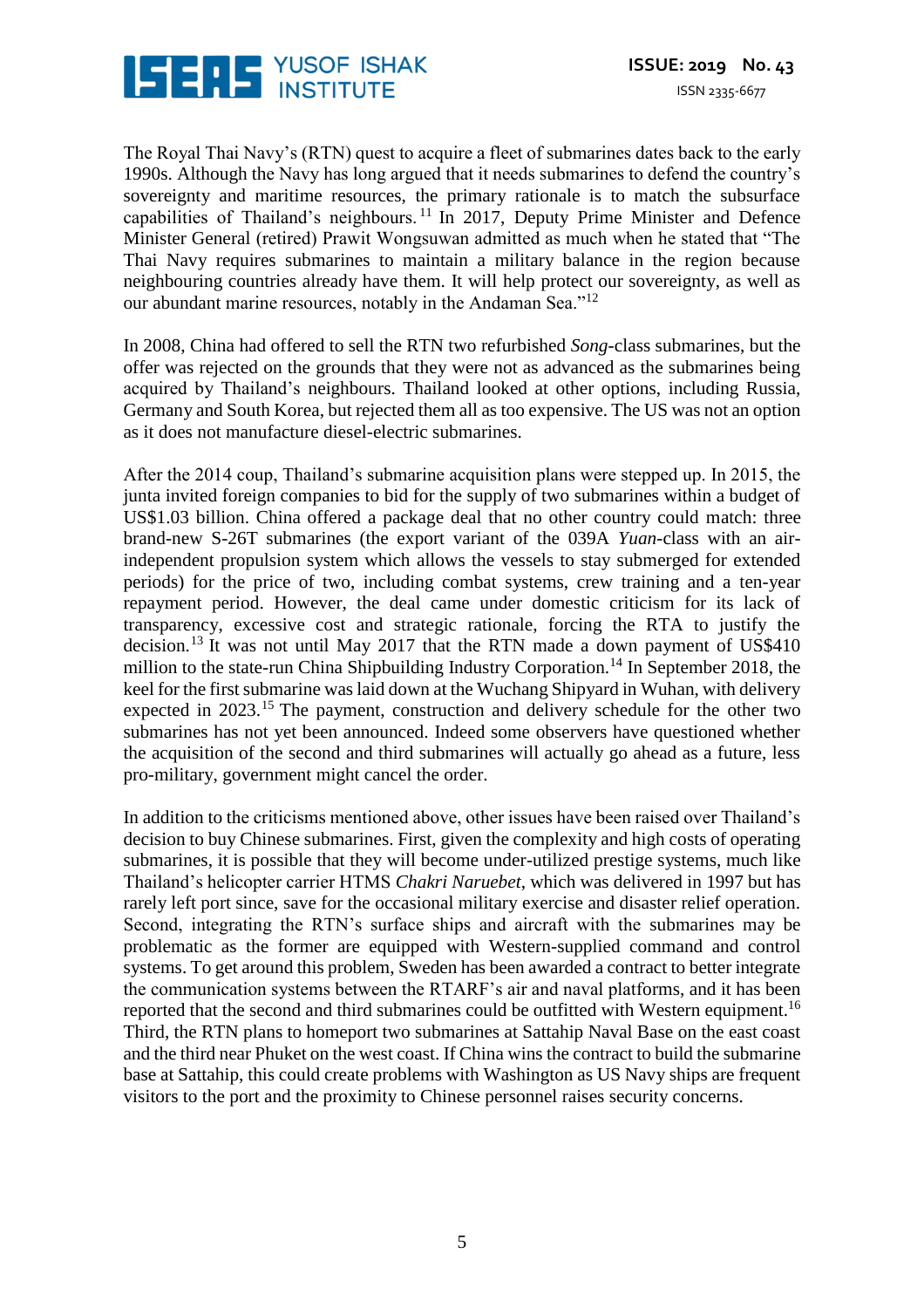

# *VT-4 Tanks and Other Equipment*

As tanks supplied to the RTA by China and the US in the 1980s reached the end of their service life in the 2000s, the army began to look for replacements. In 2011, while still under US sanctions, the Thai government placed a US\$240 million order with a Ukrainian company for 49 T-84 Oplot tanks.<sup>17</sup> Although the last batch of tanks was finally delivered in 2018, production delays caused by the conflict in eastern Ukraine after Russia's seizure of Crimea in 2014 led Thailand to seek alternative vendors for future orders.

There were two main contenders: Russia's T-90MS main battle tank and China's VT-4. Due to its lower pricing, Thailand accepted the Chinese offer and in May 2016 ordered 28 VT-4s. In 2017-18, the Thai government ordered an additional 20 VT-4s, bringing the total to 48 tanks for US\$280 million. The first tanks were delivered in October 2017. In January 2018, the RTA publicly showcased its VT-4s and praised them for their price, manoeuvrability and firepower. Thailand may exercise an option to purchase an additional 50 VT-4s.<sup>18</sup> Thailand is the first foreign country to operate the VT-4.

Chinese defence equipment has long suffered from a poor reputation for quality and aftersales service. To address this concern, a joint Thai-China maintenance, repair and overhaul (MRO) facility will be established in Nakhon Ratchasima Province in northeast Thailand. It is envisaged that this facility will also be used to service other military vehicles purchased by the RTA, and possibly even Chinese equipment operated by other Southeast Asian militaries. However, details of the MRO facility remain unclear.

In addition to VT-4 tanks, since 2014 the Thai military has procured a range of other military equipment from China, including 34 armoured personnel carriers, artillery locating radar and surface-to-air missiles (see Table 1).

#### *Joint Production Facility*

As with other Southeast Asian countries, Thailand plans to establish a domestic arms industry for export purposes and to reduce reliance on foreign arms manufacturers. Since 2007, Bangkok and Beijing have been in discussions to set-up a joint armaments production facility with technology transfers from China. Progress has been slow. In 2012, agreement was reportedly reached to jointly manufacture multiple rocket launch systems (MRLS).<sup>19</sup> However, in 2014, Thailand ordered several batteries of the WS-1B MRLS from China, suggesting that joint production had not yet begun. The two sides continue to discuss joint defence technology production.

# **THAI-CHINA MILITARY EXERCISES**

Thailand has participated in more combined military exercises with China than any other Southeast Asian country. Since 2005, the RTARF has participated in 13 bilateral (see Table 2) and 14 multilateral exercises with the PLA. $^{20}$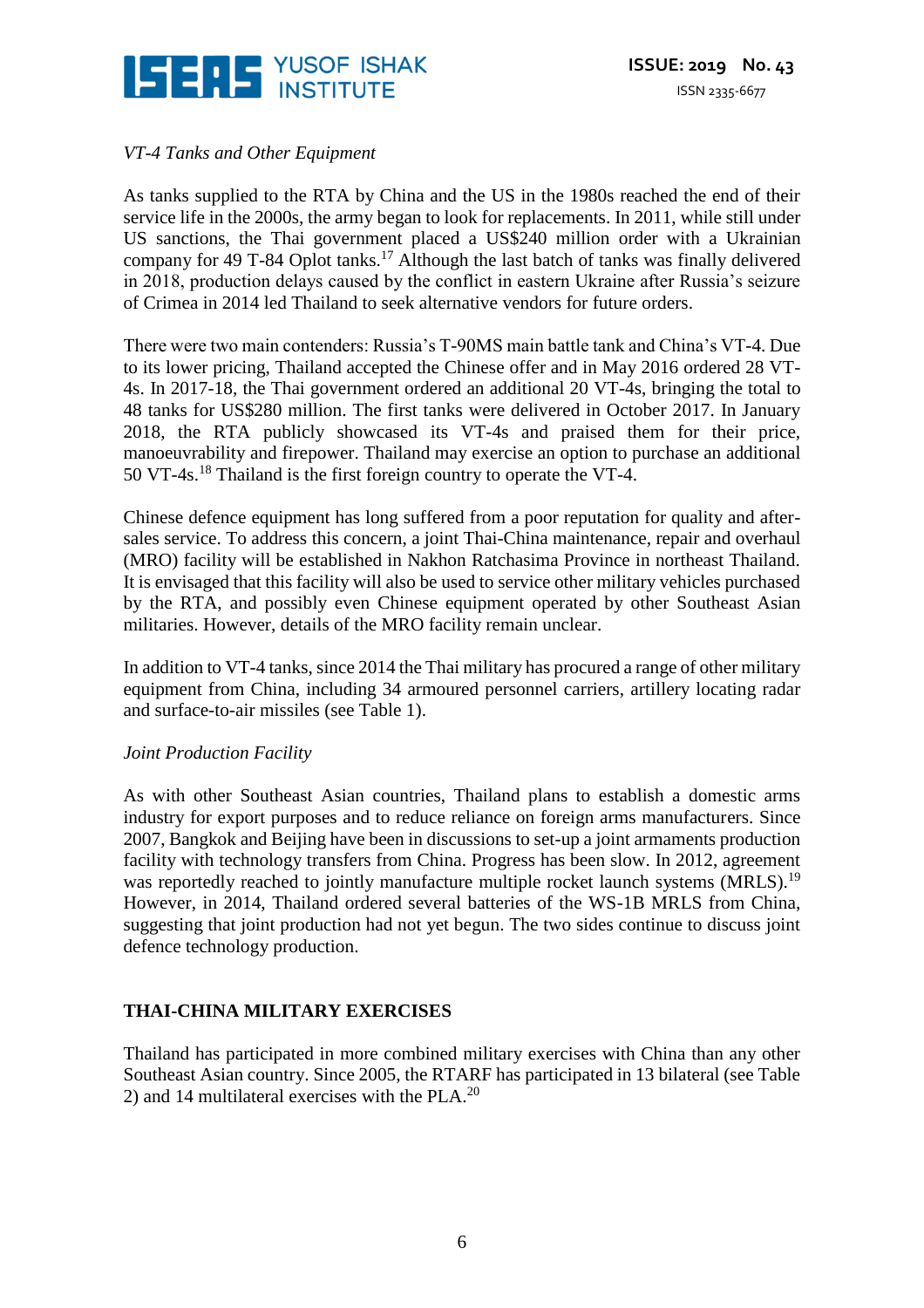

ISSN 2335-6677

| <b>Date</b>        | Codename                                  | <b>Type of Exercise</b>    | <b>Service</b>            | Number of                                                           | <b>Duration</b>       | <b>Location</b>                                                               |
|--------------------|-------------------------------------------|----------------------------|---------------------------|---------------------------------------------------------------------|-----------------------|-------------------------------------------------------------------------------|
|                    |                                           | Landmine                   |                           | <b>Personnel/Assets</b><br>N/A                                      | 3 months              | Thai-                                                                         |
| Sept.-Nov.<br>2005 | Unnamed                                   | clearance                  | Army                      |                                                                     |                       | Cambodia<br>border                                                            |
| December<br>2005   | China-<br>Thailand<br>Friendship-<br>2005 | Humanitarian<br>assistance | Navy                      | Thailand: 1<br>warship<br>China: 2 warships                         | 3 hours 20<br>minutes | Gulf of<br>Thailand                                                           |
| <b>July 2007</b>   | Strike-2007                               | Counter-terrorism          | Army<br>Special<br>Forces | Thailand: 15<br>personnel<br>China: 15<br>personnel                 | 14 days               | Guangdong<br>Province,<br>China                                               |
| <b>July 2008</b>   | Strike-2008                               | Counter-terrorism          | Army<br>Special<br>Forces | Thailand: 24<br>personnel<br>China: 24<br>personnel                 | 20 days               | Chiang<br>Mai,<br>Thailand                                                    |
| October<br>2010    | Strike-2010                               | Counter-terrorism          | Army<br>Special<br>Forces | Thailand: 60<br>personnel<br>China: 60<br>personnel                 | 15 days               | Guilin,<br>China                                                              |
| Oct.-Nov.<br>2010  | Blue<br>Strike-2010                       | Counter-terrorism          | Marine<br>Corps           | Thailand: 135<br>personnel<br>China: 135<br>personnel               | 20 days               | Sattahip<br>Naval Base,<br>Chonburi<br>Province                               |
| May 2012           | Blue<br>Strike-2012                       | Counter-terrorism          | Marine<br>Corps           | Thailand: 126<br>personnel<br>China: 372<br>personnel               | 20 days               | Guangdong<br>Province,<br>China                                               |
| November<br>2015   | Falcon<br>Strike-2015                     | Air                        | Air Force                 | Thailand: 5<br>Gripen fighter jets<br>China: 6 J-11<br>fighter jets | 11 days               | Korat<br>Royal Thai<br>Air Force<br>Base,<br>Nakhon<br>Ratchasima<br>Province |
| May-June<br>2016   | Blue<br>Strike-2016                       | Counter-terrorism          | Marine<br>Corps           | Thailand: 295<br>personnel<br>China: 228<br>personnel               | 17 days               | Sattahip<br>Naval Base,<br>Chonburi<br>Province                               |
| August<br>2017     | Falcon<br>Strike-2017                     | Air                        | Air Force                 | Thailand: 8<br>Gripen fighter jets<br>China: 6 J-10<br>fighter jets | 18 days               | Udorn<br>Royal Thai<br>Air Force<br>Base, Udon<br>Thani<br>Province           |
| September<br>2018  | Falcon<br>Strike-2018                     | Air                        | Air Force                 | Thailand: 6<br>Gripen fighter jets<br>China: 6 J-10<br>fighter jets | 18 days               | Udorn<br>Royal Thai<br>Air Force<br>Base, Udon<br>Thani<br>Province           |
| January<br>2019    | Strike-2019                               | Counter-terrorism          | Army<br>Special<br>Forces | Thailand: 100<br>personnel<br>China: 60<br>personnel                | 13 days               | Bangkok<br>Internationa<br>1 Center for<br>Counter-                           |

Table 2 **Thai-China Combined Military Exercises (2005-19)**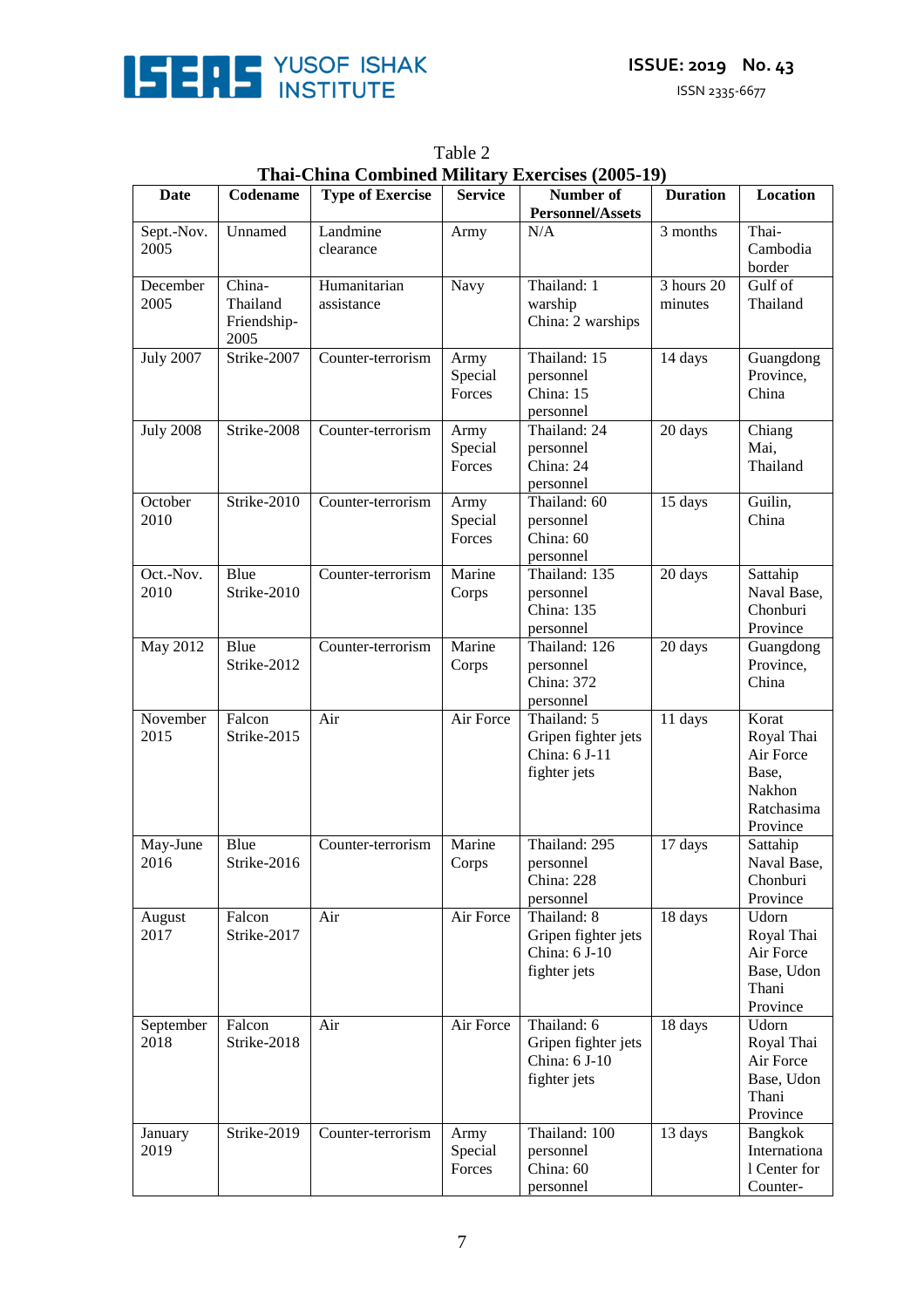

|          |             |                   |             |                   |      | terrorism<br>Action |
|----------|-------------|-------------------|-------------|-------------------|------|---------------------|
| May 2019 | Blue        | Maritime exercise | <b>Navy</b> | Thailand: 2       | davs | Zhenjiang,          |
|          | Strike-2019 |                   |             | warships          |      | Guangdong           |
|          |             |                   |             | China: 5 warships |      | Province            |

Source: Various media reports 2005-19

The bilateral exercises have included a number of "firsts": in 2005, only three years after the PLA's first combined exercise, Thailand became the first ASEAN country to hold military drills with China; in 2007, RTA Special Forces became the first foreign military to exercise with their Chinese counterparts; in 2010, the Thai Marines were the first foreign military service to conduct manoeuvres with the PLA-Navy Marines; and in 2015, the Royal Thai Air Force (RTAF) became the first Southeast Asian air force to train alongside the People's Liberation Army Air Force (PLAAF).

Thai and Chinese Special Forces have conducted four exercises under the codename "Strike": in 2007, 2008 and 2010, followed by a gap of eight years until 2019. Thai and Chinese naval personnel (including Marines) have exercised four times using the codename "Blue Strike": in 2010, 2012, 2016 and 2019. The RTAF and PLAAF have exercised three times under the codename "Falcon Strike": in 2016, 2017 and 2018. To avoid arousing concern in neighbouring countries, Thai-China exercises have focused on addressing nontraditional security threats (such as counter-terrorism), humanitarian and disaster relief (HA/DR) and maritime search and rescue.

Although the frequency of Thai-China exercises has increased since 2014, this is also true of PLA exercises with other countries.<sup>21</sup> According to sources in Bangkok, the two sides have agreed to hold three single-service exercises every year starting in 2019. In the first half of 2019, Thailand and China held two exercises: "Strike 2019" and "Strike Blue-2019". A "Falcon Strike" exercise is scheduled to be held in the second half of the year.

Despite the increasing frequency of Thai-China military exercises, Western defence attachés based in Thailand consider these drills to be relatively unsophisticated and simply scripted—what one observer termed as "photo op" exercises. Several reasons may account for this. First, with the exception of combat-focused exercises between the PLA and its Russian counterpart, China's military diplomacy tends to emphasize form over substance.<sup>22</sup> Second, interoperability poses a problem because the Thai and Chinese armed forces use different equipment and are reliant on interpreters. Third, both sides have adopted a relatively cautious approach to the drills so as not to reveal their full combat capabilities and operational tactics. This is particularly important for the RTARF which operates American-manufactured equipment and uses US doctrine and tactics. Accordingly, during the Falcon Strike exercises, the RTAF has chosen to use its Swedish-built Gripens rather than its US-supplied F-16 fighter jets, while the PLAAF has deployed its domestically built J-11 and J-10 combat aircraft instead of its more advanced Russian-made SU-30s and SU-35s.

The annual Cobra Gold exercise—which has been hosted by the US and Thailand since 1982—remains the "gold standard" for the RTARF. Although US participation has fluctuated over time depending on the state of US-Thai relations and US military commitments overseas, $^{23}$  Cobra Gold is a much larger and more complex operation than any of the Thai-China exercises to date. Since the end of the Cold War, Cobra Gold has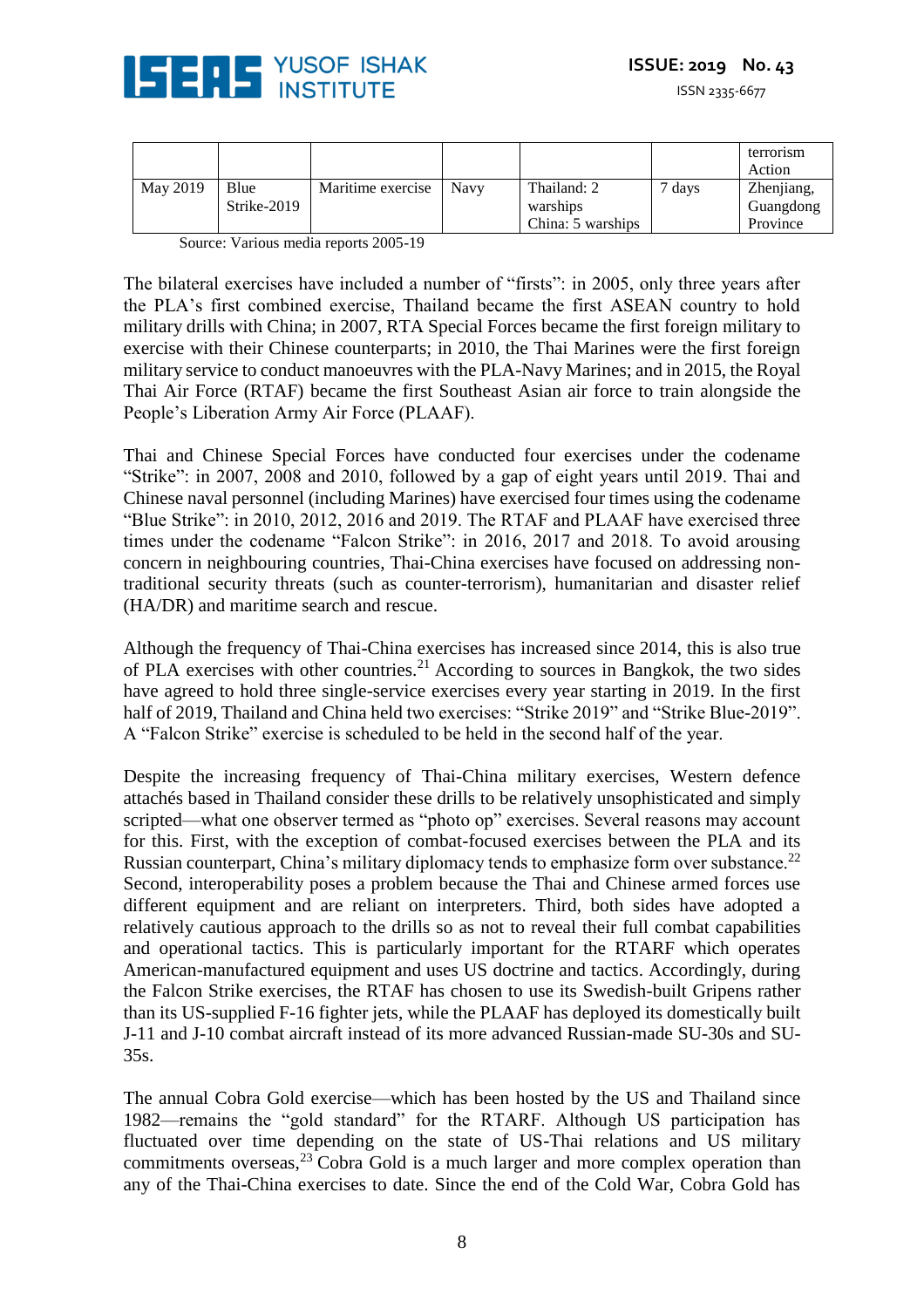

moved from being a US-Thai bilateral drill to a multilateral exercise composed of three phases: a field training exercise (involving live-fire and amphibious assault exercises); a command post exercise; and a humanitarian civic assistance segment to help the local population. Twenty-nine countries participated in the 2019 edition of Cobra Gold.

China became an observer to Cobra Gold in 2002, and in 2014—at Thailand's invitation the PLA took part in the humanitarian civic assistance component for the first time by sending 17 personnel. The PLA's contribution had risen to 44 troops by 2019. According to sources in Bangkok, China has asked to participate in the field training phase of Cobra Gold, but the US has expressed reluctance as it does not want to conduct combined exercises with the PLA that would improve its combat capabilities.

# **MILITARY EDUCATIONAL EXCHANGES**

Many countries encourage (and often finance) foreign military officers to undertake educational courses at their defence academies. Military educational exchanges are designed to help foreign officers understand the defence and foreign policies of the host country, improve their technical, professional and linguistic skills, and in the case of democracies, instil democratic values and respect for human rights. Above all, however, they are aimed at strengthening defence relations with, and influence in, the armed forces of foreign countries.

Following the termination of IMET funding, China increased the number of places available for RTARF officers and cadets to study at PLA-affiliated military educational institutions. These include universities (especially the National Defense University in Beijing), singleservice command and staff colleges, technical and language schools, and various other military academies. China has also offered the RTARF slots on its United Nations Staff Officers Course at its Peacekeeping Training Centre in Beijing.

Since the coup, the number of RTARF officers enrolled in military courses in China increased to approximately 30 to 50 per year. This is about half the number of Thai military personnel who study in the United States on non-IMET funded courses. US military academies remain the favoured destination for Thai officers due to their prestige and the career advancement prospects they offer. The number of Thai officers studying in the US is likely to rise once IMET funding is restored. PLA officers also attend courses at Thai military educational institutions, though the numbers are much lower than RTARF personnel in China (less than ten every year).

# **CONCLUSION**

Despite the strengthening of Thai-China military ties since 2014, the United States remains Thailand's most important security partner. Nevertheless, in a relatively short space of time, China has greatly increased its military cooperation with Thailand and emerged as a serious competitor to the US as a defence cooperation partner. As regular exercises between the two countries' militaries increase in size, frequency and sophistication, Chinese-manufactured military equipment becomes integrated into the RTARF, and increasing numbers of Thai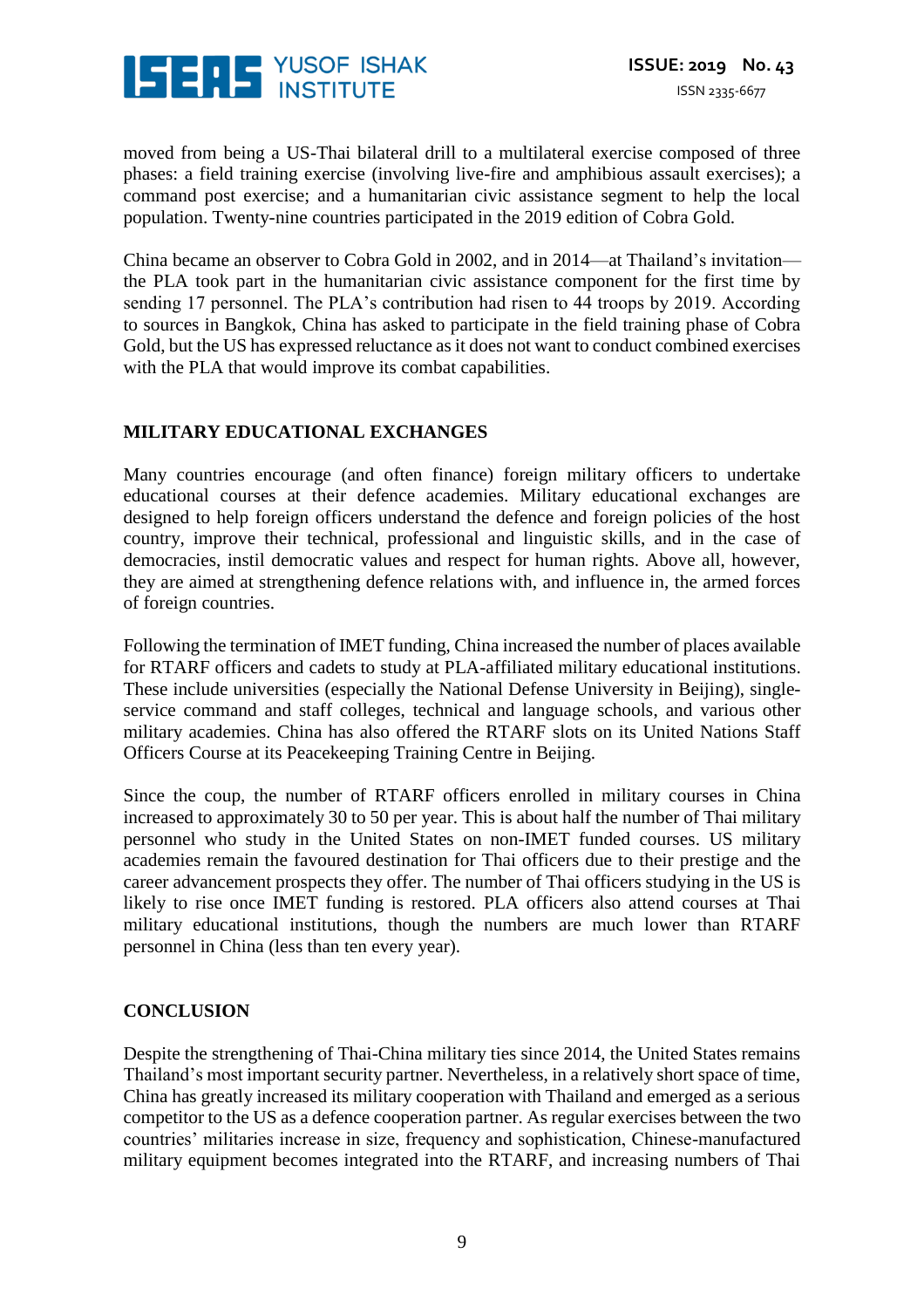

military officers return from educational courses in China, Beijing's influence in Thailand's armed forces will grow.

<sup>6</sup> See *The Future of Thai-U.S. Relations: Views of Thai and American Leaders on the Bilateral Relationship and Ways Forward* (San Francisco, California: The Asia Foundation, August 2018), <https://asiafoundation.org/wp-content/uploads/2018/08/The-Future-of-Thai-U.S.-Relations.pdf>

<sup>7</sup> "U.S. plans to sell Black Hawk helicopters to Thailand", Reuters, 29 June 2017, [https://www.reuters.com/article/us-usa-thailand/u-s-plans-to-sell-black-hawk-helicopters-to-](https://www.reuters.com/article/us-usa-thailand/u-s-plans-to-sell-black-hawk-helicopters-to-thailand-idUSKBN19K193)

[thailand-idUSKBN19K193;](https://www.reuters.com/article/us-usa-thailand/u-s-plans-to-sell-black-hawk-helicopters-to-thailand-idUSKBN19K193) "Army seals deal to buy US armour", *Bangkok Post*, 14 May 2019, <https://www.bangkokpost.com/news/general/1676940/army-seals-deal-to-buy-us-armour>

<sup>8</sup> *National Security Strategy of the United States of America* (Washington D.C.: The White House, December 2017), [https://www.whitehouse.gov/wp-content/uploads/2017/12/NSS-Final-12-18-](https://www.whitehouse.gov/wp-content/uploads/2017/12/NSS-Final-12-18-2017-0905.pdf) [2017-0905.pdf.](https://www.whitehouse.gov/wp-content/uploads/2017/12/NSS-Final-12-18-2017-0905.pdf)

<sup>9</sup> Unless otherwise referenced in an endnote, the insights and information contained in this article were provided to the author by active and retired RTARF officers, Thai academics and Western defence attaches during a visit to Bangkok in February 2019.

<sup>10</sup> Bangladesh and Pakistan have ordered two and eight Chinese submarines respectively.

<sup>14</sup> "Chinese submarine deal signed", *Bangkok Post*, 5 May 2017.

<sup>15</sup> "China cuts steel for Thailand's first S26T submarine", *Jane's 360*, 4 September 2018, <https://www.janes.com/article/82745/china-cuts-steel-for-thailand-s-first-s26t-submarine>

<sup>16</sup> "Thailand's military is working to further link major weapon systems", Defense News, 11 December 2018; "Thailand's future submarines to have a mix of Chinese, western weapons", *Jane's Navy International*, 2 February 2018.

<sup>17</sup> [Olli Suorsa](https://nationalinterest.org/profile/olli-suorsa) [Koh Swee Lean Collin,](https://nationalinterest.org/profile/koh-swee-lean-collin) "Thailand Takes Advantage of China's Arms Market", *National Interest*, 4 October 2018, [https://nationalinterest.org/feature/thailand-takes-advantage](https://nationalinterest.org/feature/thailand-takes-advantage-chinas-arms-market-32647)[chinas-arms-market-32647](https://nationalinterest.org/feature/thailand-takes-advantage-chinas-arms-market-32647)

<sup>18</sup> "Thailand praises capabilities of new tanks imported from China", *Global Times*, 29 January 2018,<http://en.people.cn/n3/2018/0130/c90000-9421263.html>

<sup>19</sup> "Top brass China visit secures joint missile deal", *Bangkok Post*, 28 April 2012.

<sup>1</sup> For more background, see Ian Storey, *Thailand's Post-Coup Relations with China and America: More Beijing, Less Washington*, Trends Paper #20 (Singapore: ISEAS-Yusof Ishak Institute, 2015). <sup>2</sup> A combined exercise is conducted by the armed forces of two or more countries. A joint exercise involves two or more services from the same country i.e. army, navy or air force. -

<sup>3</sup> See Kenneth Allen, Philip C. Saunders and John Chen, *Chinese Military Diplomacy, 2003-2016: Trends and Implications* (Washington D.C.: National Defence University Press, July 2017), [https://ndupress.ndu.edu/Portals/68/Documents/stratperspective/china/ChinaPerspectives-](https://ndupress.ndu.edu/Portals/68/Documents/stratperspective/china/ChinaPerspectives-11.pdf?ver=2017-07-17-153301-093)[11.pdf?ver=2017-07-17-153301-093](https://ndupress.ndu.edu/Portals/68/Documents/stratperspective/china/ChinaPerspectives-11.pdf?ver=2017-07-17-153301-093)

<sup>&</sup>lt;sup>4</sup> Thailand's defence budget has risen from US\$6 billion to US\$7 billion since 2014. "Thai junta shoots down proposal to slash defence spending", *Straits Times*, 18 February 2019, [https://www.straitstimes.com/asia/se-asia/thai-junta-shoots-down-proposal-to-slash-defence](https://www.straitstimes.com/asia/se-asia/thai-junta-shoots-down-proposal-to-slash-defence-spending)[spending](https://www.straitstimes.com/asia/se-asia/thai-junta-shoots-down-proposal-to-slash-defence-spending)

<sup>&</sup>lt;sup>5</sup> China posts two-star defence attachés in the US, Russia, UK, France and India.

<sup>&</sup>lt;sup>11</sup> Vietnam operates six Russian-made Kilo-class submarines; Malaysia two French-built Scorpenes; Singapore two refurbished Swedish submarines and has ordered four new vessels from Germany; Indonesia has taken delivery of one South Korean-built Chang Bogo-class submarines and has five more on order.

<sup>12</sup> "NLA approves Bt13 billion for first submarine, Prawit confirms", *The Nation*, 25 January 2017. <sup>13</sup> See, for instance, Wasamon Audjarint, "BT36 billion procurement?", *The Nation,* 4 July 2015 and Supalak Ganjanakhundee, "Submarines for what? We face no major threats", *The Nation*, 8 July 2015.